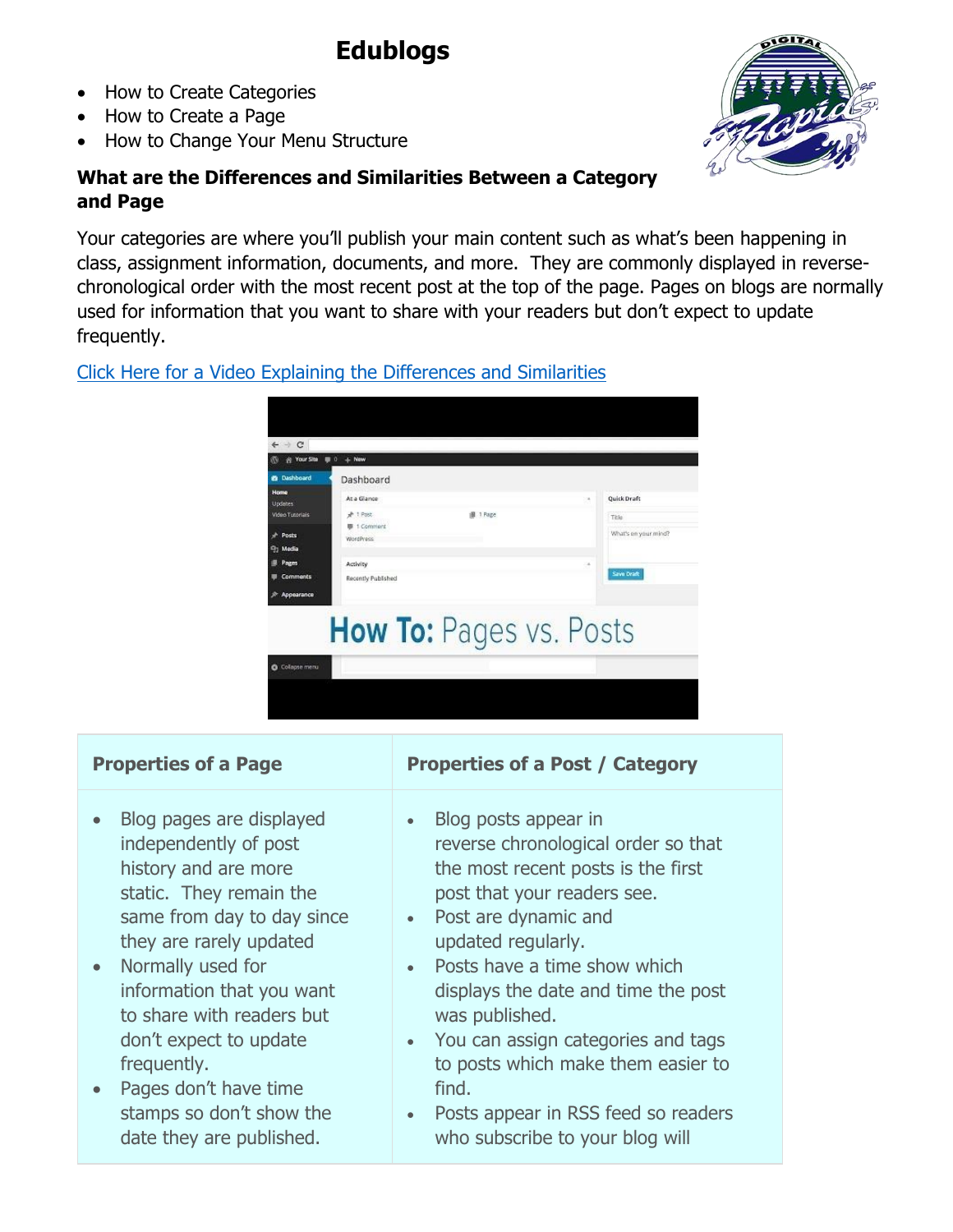- Blog pages can appear anywhere in your blog depending on your theme.
- You can change the order pages appear.
- You can't assign category and tags to pages.
- Pages don't appear in RSS feeds so readers need to visit your blog to view latest page updates.
- You can create sub-pages which you assign to a parent page to create nested pages.

### **How to Create Categories**



- **Step 1:** Go to your Dashboard
- **Step 2:** Select Posts
- **Step 3: Select Categories**
- **Step 4:** Give your category a name
- **Step 5:** Choose if you would like to parent your category. You use a parent category if you want to nest a category within a category. If not, simply select None.

Add New Category

**Step 6:** Click Add New Category

# **How to Create Pages**

| <b>2</b> Dashboard                                                   | Add New Page                                                                                                                                                                     | Screen Options<br>Help                                                                     |
|----------------------------------------------------------------------|----------------------------------------------------------------------------------------------------------------------------------------------------------------------------------|--------------------------------------------------------------------------------------------|
| <b>O</b> Jetpack<br>$\blacksquare$ My Class                          | Sign up for AddThis and add your username/password to recieve analytics about how people are sharing your content.<br>Enter username and password   Sign Up   Ignore this notice |                                                                                            |
| <b>A</b> Posts<br>$q_1$ Media<br>$\mathscr{O}$ Links<br>Pages        | 3<br>$\equiv$ Add Form $\parallel$ $\oplus$<br>$\mathbf{q}_1$ Add Media<br>Visual<br>Text                                                                                        | Publish<br>Preview<br>Save Draft<br>Status: Draft Edit                                     |
| All Pages<br> 2 <br><b>Add New</b><br>$\equiv$ Formidable<br>Commark | ※ … … … << - ± ± = ⊘ ※ 〓 ■ ●<br>×<br>B<br>υ 目 Α▼自 Ο Ω 年 野 囲▼ つ 广<br>$\bullet$<br>Font Family $\sqrt{}$<br>Font Sizes<br>Paragraph $\bullet$<br>$\overline{\mathbf{v}}$           | $\circ$<br>Visibility: Public Edit<br>Publish immediately Edit<br>Move to Trash<br>Publish |

receive your latest post in their RSS reader.

• Posts display the name of the post author.

|             | The name is how it appears on your site.                                                                                                                               |
|-------------|------------------------------------------------------------------------------------------------------------------------------------------------------------------------|
| Slug        |                                                                                                                                                                        |
|             | The "slug" is the URL-friendly version of the name. It is usually<br>all lowercase and contains only letters, numbers, and hyphens                                     |
| Parent      |                                                                                                                                                                        |
| None        |                                                                                                                                                                        |
|             | Categories, unlike tags, can have a hierarchy. You might have a<br>Jazz category, and under that have children categories for<br>Bebop and Big Band, Totally optional, |
| Description |                                                                                                                                                                        |
|             |                                                                                                                                                                        |
|             |                                                                                                                                                                        |
|             |                                                                                                                                                                        |